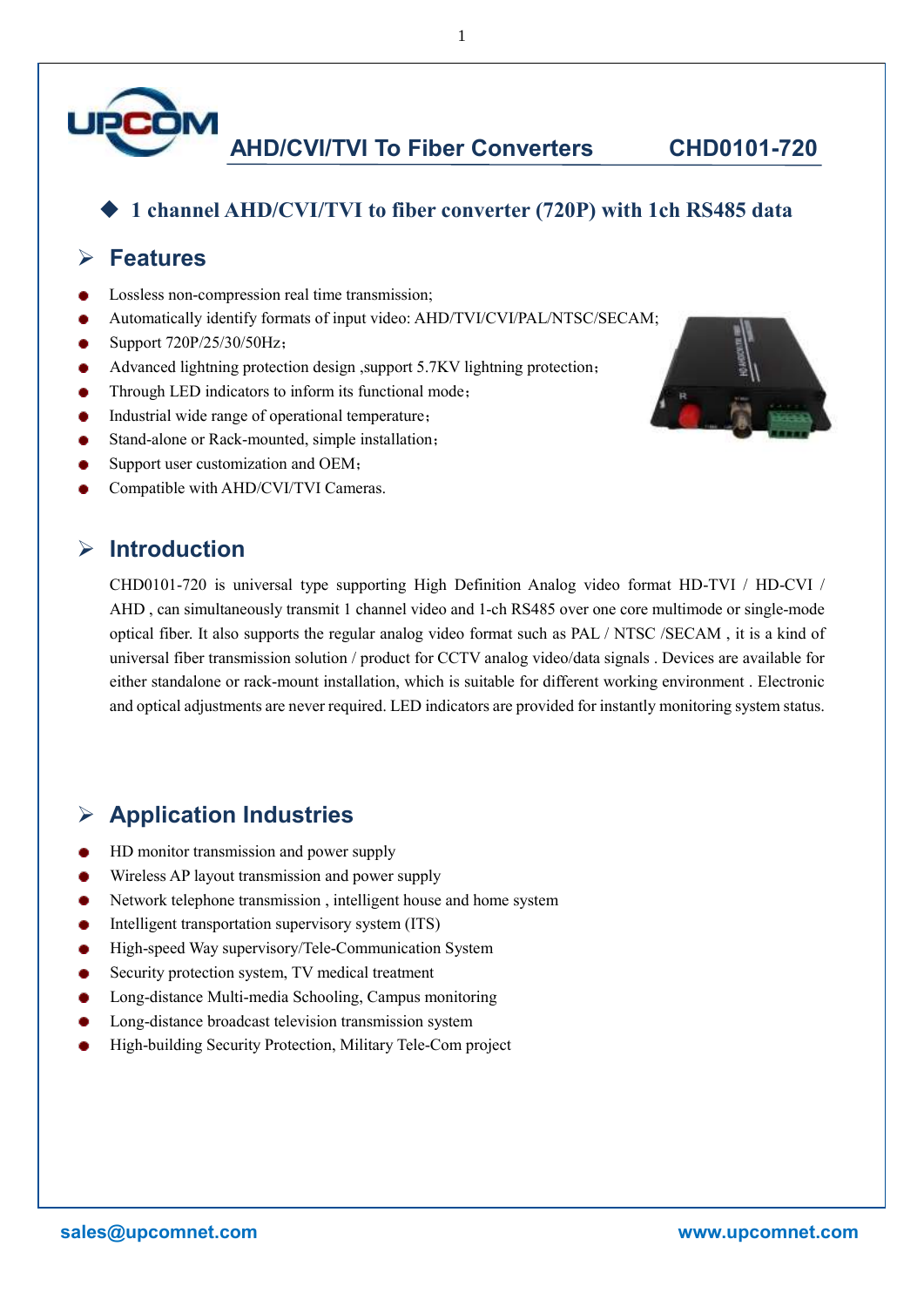# ➢ **Specification**

| <b>Video</b>                        |                                                                     |
|-------------------------------------|---------------------------------------------------------------------|
| Number of Channels                  | 1                                                                   |
| Input/output impedance              | 75 Ohm (unbalance)                                                  |
| Standard video input/output voltage | $1.0Vp-p$                                                           |
| Video Bandwidth                     | 50MHz                                                               |
| <b>Sampling Bandwidth</b>           | 8bit                                                                |
| <b>Sampling Frequency</b>           | 108MHz                                                              |
| Signal to noise ratio               | >67dB                                                               |
| Rise and Fall time                  | $< 0.8$ ns                                                          |
| Optical Signal Intrinsic Jitter     | $<0.2$ UI                                                           |
| Differential Gain                   | $<$ $\pm$ 1.5%                                                      |
| <b>Differential Phase</b>           | $\leq \pm 1^{\circ}$                                                |
| Connector                           | <b>BNC</b>                                                          |
| Supporting video pixel              | 1280(H)x720(V)@30Hz/1MPX                                            |
|                                     | 1280(H)x720(V)@50Hz/1MPX                                            |
| <b>Optics</b>                       |                                                                     |
| Wavelength                          | WDM:1310nm/1550nm                                                   |
| <b>Output Power</b>                 | $-8 \sim 3$ dBm                                                     |
| Optic fiber                         | 50/125u multimode, 62.5/125u multimode, 9/125u single mode          |
| Rx sensitivity                      | $-26dBm$                                                            |
| Optical connector                   | FC/ST/SC (optional)                                                 |
| Distance                            | (Default distance is 20Km)<br>$0\sim 550M$ (MM) / $0\sim 80KM$ (SM) |
| Data                                |                                                                     |
| Protocol                            | Default: RS485 (RS232/RS422 Optional)                               |
| Number of channels                  |                                                                     |
| Connector                           | 5 pins Terminal Blocks                                              |
| Data Rate                           | 0-200Kbps                                                           |
| <b>Directions</b>                   | Default: Simplex from Rx to Tx (BIDI duplex optional)               |
| <b>Others</b>                       |                                                                     |
| Power                               | DC5V <sub>2A</sub>                                                  |
| Power Consumption                   | $\leq$ 6W                                                           |
| <b>Working Temperature</b>          | $-15^{\circ}C \sim 65^{\circ}C$                                     |
| <b>Storage Temperature</b>          | $-40^{\circ}$ C $-85^{\circ}$ C                                     |
| Size $(W \times H \times D)$        | 108mm*102mm*27mm                                                    |
| Packing Size                        | 301mm*247mm*61mm                                                    |
| Weight                              | 1kg                                                                 |
| <b>MTBF</b>                         | $\geq 100000$ Hours                                                 |
| Warranty                            | 3 years                                                             |